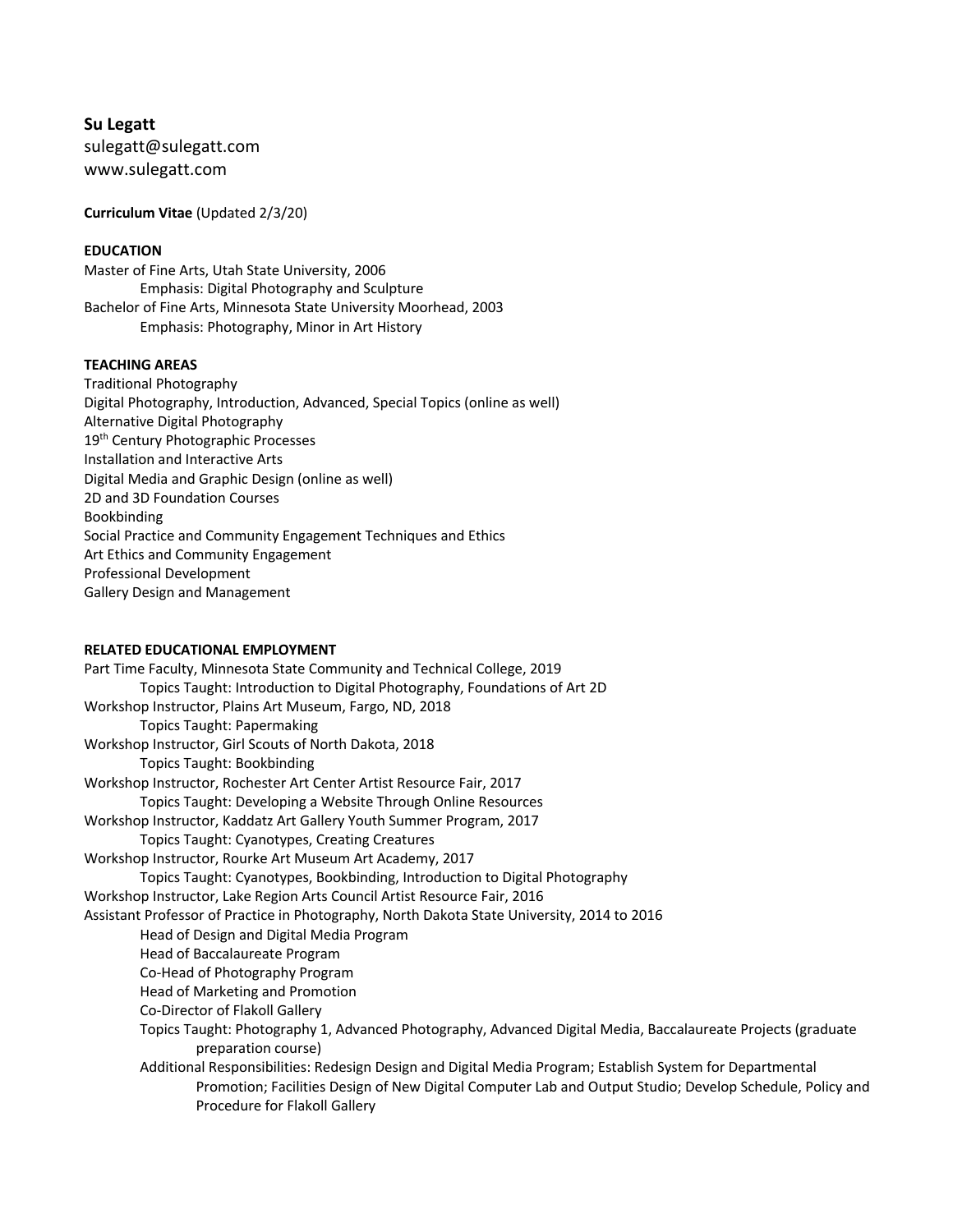Visual Arts Program Coordinator, North Dakota Governor's School, 2013 to 2015 Fine Arts Program Coordinator, North Dakota Governor's School, 2013 to 2016 Six-week program for North Dakota high school students, also included an evening program for 40 additional students Full Time Lecturer of Photography and Digital Media, NDSU, 2013 to 2014 Advisor to A.R.T. (Student Organization) Head of Recruitment and Community Outreach Head of Photography Program Head of Digital Media Program Head of Baccalaureate Program Topics Taught: Photography 1, Advanced Photography, Advanced Digital Media, Baccalaureate Projects (graduate preparation course) Additional Responsibilities: Redesign Photography Program; Redesign Baccalaureate Program; Reestablish Student Organization; Establish Recruitment and Community Outreach System Three Quarter Lecturer of Photography, 2012 to 2013 Head of Photography Program Head of Recruitment and Community Outreach Advisor to A.R.T (Student Organization) Topics Taught: Photography 1, Advanced Photography Adjunct Faculty, North Dakota State University, 2011 to 2012 Topics Taught: Photography 1, 3D Design, Advanced Photography Adjunct Faculty, Minnesota State University Moorhead, 2010 to 2012 Topics Taught: Photography 1, 2D Foundation Design, 3D Foundation Design Workshop Instructor, Plains Art Museum, 2006 to 2010 Topic Taught: Introduction to Digital Photography, Kid's Camp Full Time Limited Faculty, Lake Superior College, 2008 to 2010 (Re)Designer of Photography Program Creator of Digital Media Program (includes online, on campus, and hybrid courses) Taught: Digital Photography 1, Digital Photography 2, Online and On Campus Courses Additional Responsibilities: Establish, Facilitate, and Maintain Digital Output Lab; Restructure Photography Program, Online and On Campus, Advisor to Student Club, Establish and Maintain On Campus Exhibition Space Workshop Instructor, Duluth Art Institute, 2007, 2008 Topics Taught: Cyanotypes, Alternative Digital Processes Adjunct Faculty, Minnesota State University Moorhead, 2007 Topic Taught: Photography 1 Workshop Instructor, Anderson Ranch Arts Center, 2007 Topic Taught: Alternative Digital Processes Workshop Instructor, Parsons School of Design, 2007 Topic Taught: Carbon Printing Workshop Instructor, Utah State University, 2006 Topic Taught: Introduction to Digital Photography Graduate Instructor, Utah State University, 2003 to 2006 Topics Taught: Photography 1, Introduction to Digital Photography Additional Responsibilities: Design, Facilitate, and Maintain Digital Output Lab; Facilitate and Maintain Various Photographic Darkrooms

# **CREATIVE PRACTICE RELATED EXPERIENCE**

Project Coordinator, Creative Moorhead, Moorhead Arts Council, 2019 to Present Planning and Organization of city-wide creative showcase for individuals, organizations, universities, and businesses Board Member, Board of Directors, Rourke Art Museum, Moorhead, MN, 2015 to Present Public Relations and Promotions Officer, Board of Directors, Lake Agassiz Concert Band, 2015 to Present Contributor, Art Hounds, Minnesota Public Radio, 2020 to Present Commissioner, Arts and Culture Commission, City of Moorhead, MN, 2015 to 2020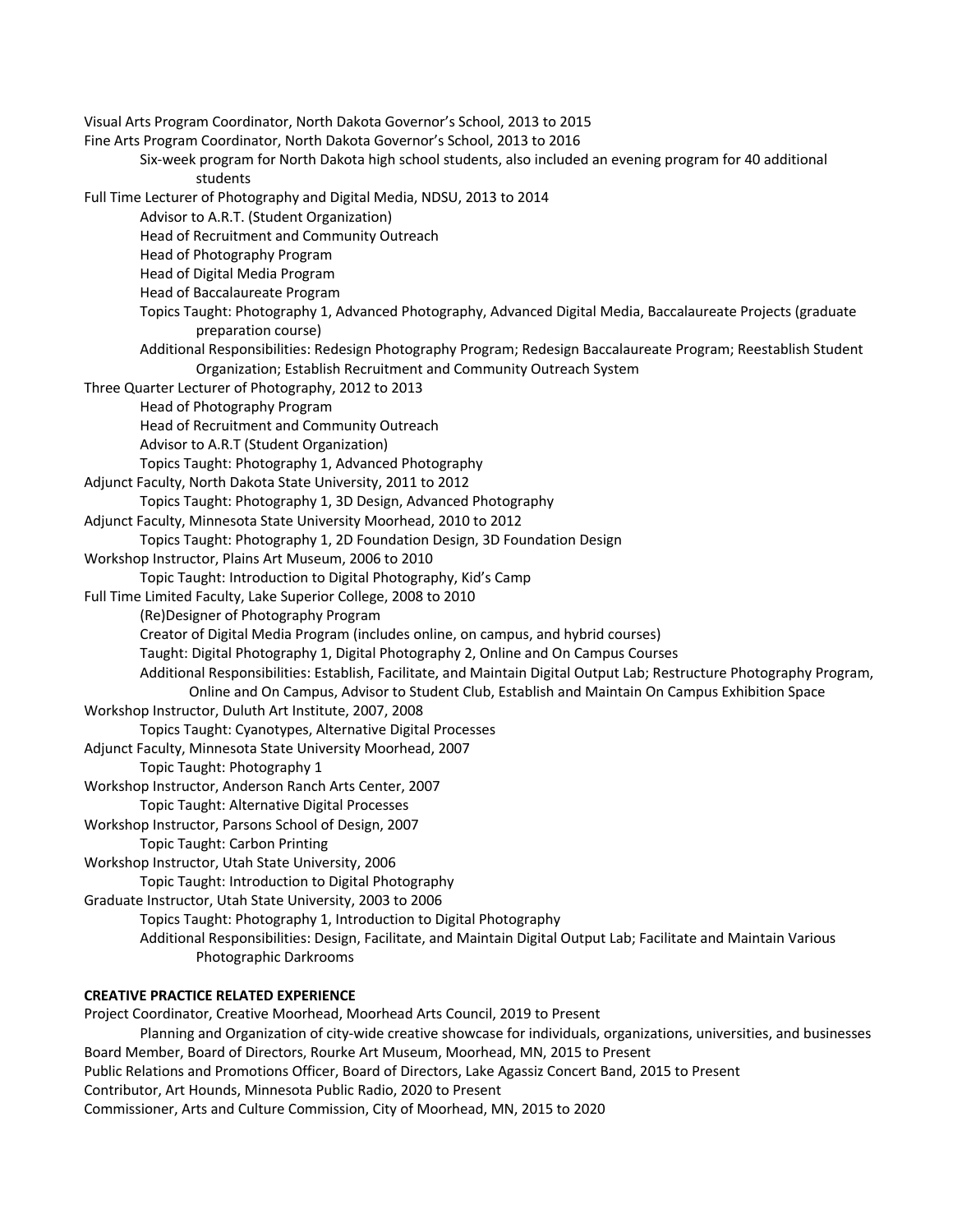Vice Chair, Arts and Culture Commission, 2019 to 2020 Chair, Tower Art Committee, City of Moorhead, MN 2016 to 2019 Grant Review Panelist, Arts Access Grant, Minnesota State Arts Board, 2019 Public Art Consultant, Longspur Prairie Fund, Moorhead, MN, 2019 Grant Review Panelist, Artist Initiative- Photography, Minnesota State Arts Board, 2018 Visiting Artist, University of South Dakota, Vermillion, 2018 Community Art Panelist, Springboard for the Arts, Fergus Falls, MN, 2018 Project Facilitator, Woodlawn Water Tower Redesign Project, 2017-2018 Creator and Lead Collaborator, *Our Tower*, Collaborative Project, Moorhead, MN, 2014 to 2018 In partnership with Moorhead School District, Moorhead Public Service, City of Moorhead Project Creator/Event Facilitator, *DISH,* Minnesota State University Mankato, Mankato, MN, 2017 Project Creator/Event Facilitator, *DISH*, Madelia, MN, 2017 Project Coordinator/Creator, Our Tower, Moorhead, MN, 2017 Exhibition Coordinator, Rochester Art Center, Rochester, MN, 2016 to 2017 Jerome Emerging Artist Exhibition Series Visiting Artist, Creative Action Network, Fergus Falls, MN, 2016 Panelist, Lake Region Arts Council Mentorship Program, 2016 Coordinator and Gallery Director, *Signs of the Times*: National Broadside Juried Exhibition, Flakoll Gallery, NDSU, 2015 Co-Organizer, Juror, Sidewalk Art and Poetry Project, City of Moorhead, MN, 2015 Co-Designer and Contributing Artist, Heritage Garden and Amphitheater Project, Moorhead, MN, 2013 to Present NEA, Bush, and ArtPlace America funded community project with the Plains Art Museum, Concordia College, Moorhead Public Service, and City of Moorhead Gallery Artist, Faith, Reason, World Religions Symposium, Concordia College, Moorhead, MN, 2014 Topic: *Stewardship in Community Art as a Tool for Sustainability* Presenter, Central Time Centric Symposium, Plains Art Museum, Fargo, ND, 2014 Topic: *Outsider Artist: Working Successfully with a New Community* Co-Juror/Co-Coordinator, LRAC Artist Resource Fair Exhibition, MState, Fergus Falls, MN, 2014 Creator and Lead Collaborator, Private/Public, 2013 to 2014 Legacy Grant funded collaborative project with three area high schools and regional art gallery exploring through art the roll of social media and text messages in our daily lives Exhibition Coordinator, Power of History: Remixed, Moorhead, MN, 2013 Community Engagement Project in partnership with NDSU, Moorhead Public Service, Scratch Dungeon Music Troupe Juror, Hawley Community Art Exhibition, Hawley, MN, 2013 Creator and Coordinator, The Berm Project, Moorhead, MN, 2012 Public event for local artists and musicians celebrating FM Spring Clean Up Week Exhibition Coordinator, Power of History, Moorhead, MN, 2011 Community Engagement Project in partnership with NDSU and Moorhead Public Service Director, Minnesota Community College Art Symposium, 2010 Three day symposium for all Minnesota Community College students, included over 350 students, 26 instructors and 47 workshops Visiting Artist, International Center for Photography, New York, NY, 2007 Guest Instructor, carbon printing, Parsons New School of Design, New York, NY, 2007 Juror, Minnesota State Section 6A High School Art League, 2007 Juror, Artist in Residency Program, Cultural Events Center, 2007 Visiting Artist, Plains Art Museum, 2006 Intern, Anderson Ranch Arts Center, 2005, 2006 MSUM Photo Guild Secretary, 2002 Production Assistant, MSUM Presidential Annual Alumni Gift, 2001

#### **RESEARCH FELLOWSHIPS**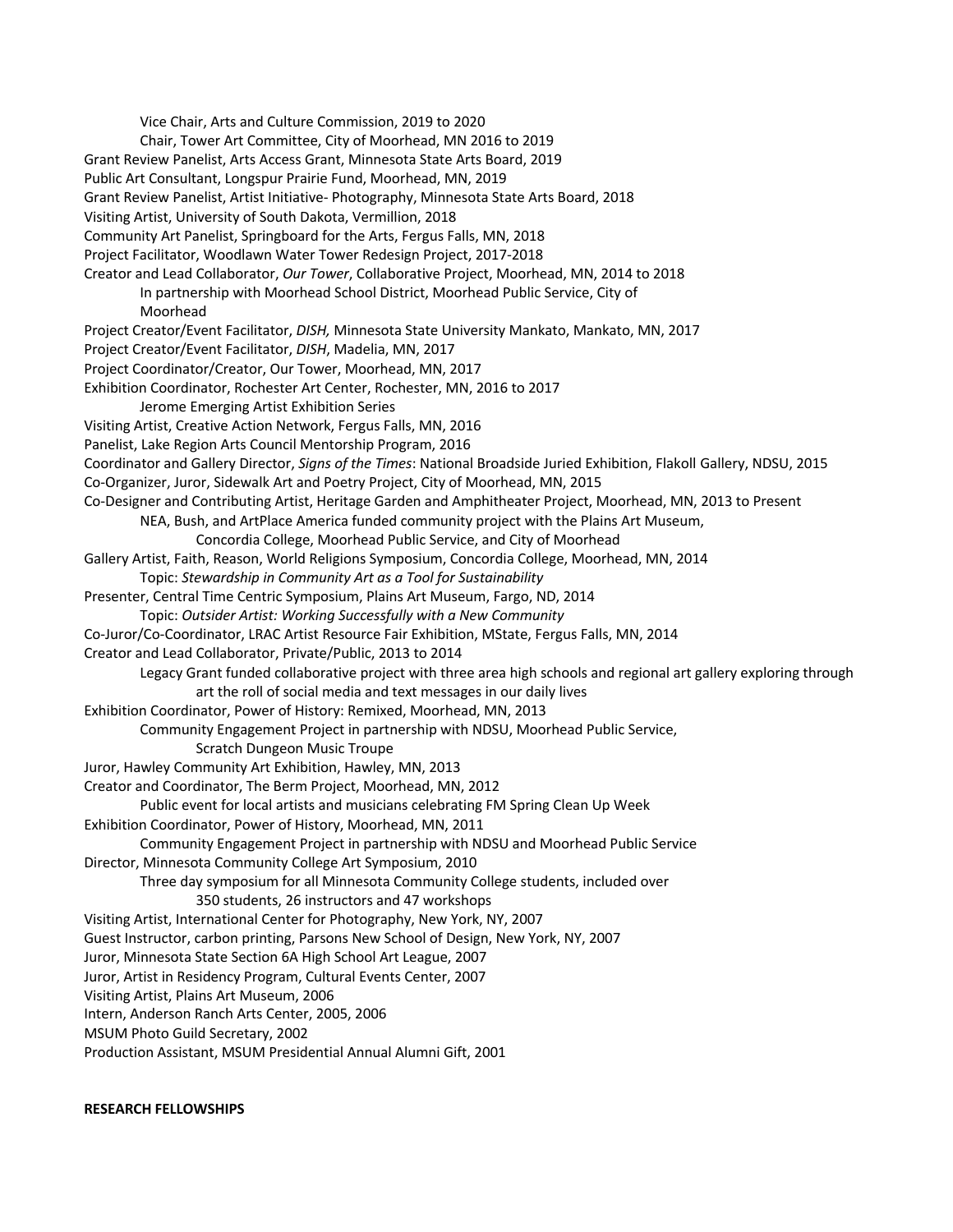Artist, Lake Region Arts Council Cohort, 2019 to Present Fellow, Creative Community Leadership Institute of Intermedia Arts, Fargo, ND, 2012 Focusing on Social Practice and Public Art Techniques/Issues

## **SOLO EXHIBITIONS AND PROJECTS**

*Minnesota Nickel*, community engagement, online documentation, 2016 to Present Two Person Exhibition, Hutchinson Art Center, Hutchinson, MN 2020 (upcoming) *Dish*, Studio K, Kaddatz Galleries, Fergus Falls, MN, 2018 Project Creator/Event Facilitator, *DISH,* Kaddatz Art Gallery, Fergus Falls, MN, 2018 Project Creator/Event Facilitator, *DISH,* Hutchinson Art Center, Hutchinson, MN, 2018 *Minnesota Nickel,* Super Bowl 52 Host Committee, Minneapolis, MN 2018 Project Creator/Event Facilitator, *DISH,* Kaddatz Art Gallery, Fergus Falls, MN, 2018 Project Creator/Event Facilitator, *DISH,* Cultural Center, New York Mills, MN, 2018 Project Creator/Event Facilitator, *DISH,* Rourke Art Museum, Moorhead, MN, 2018 Project Project Creator/Event Facilitator, *DISH,* Minnesota State University Mankato, Mankato, MN, 2017 Project Creator/Event Facilitator, *DISH*, Madelia, MN, 2017 *Inherited Minnesota,* Studio K, Kaddatz Galleries, Fergus Falls, MN, 2017 *Inherited Minnesota*, Rourke Art Museum, Moorhead, MN, 2016 *Reclamation*, MState, Fergus Falls, MN, 2014 to 2015 *Hand Picked,* Commissioned Installation, Plains Art Museum, Fargo, ND, 2012 to 2013 *Significant Boxed*, Plains Art Museum, Fargo, ND, 2010 *The October Project*, Minnesota State University Moorhead, Moorhead, MN, 2010 *Self-Liberations*, Plains Art Museum, Fargo, ND, 2010 *Recognition of Influence*, Cultural Events Center, New York Mills, MN, 2006 *Bending Back*, Dunker Galleries, Logan UT, 2006 *Trees of Lakeside,* Perham Country Club, Perham, MN, 2004 *Landscapes*, Moxie Java, Fargo, ND, 2003 *Portraits*, Moxie Java, Moorhead, MN, 2002

#### **GROUP EXHIBITIONS AND PROJECTS**

*Art Shanty Project,* (scheduled), Lake Harriet, MN, 2020 *60th Annual Midwestern, Rourke Art Museum, Moorhead, MN 2019 46th MState Invitational Art Shot, MState, Fergus Falls, MN 2019 59th Annual Midwestern*, Rourke Art Museum, Moorhead, MN 2018 *45th MState Invitational Art Show,* MState, Fergus Falls, MN 2017 58<sup>th</sup> Annual Midwestern, Rourke Art Museum, Moorhead, MN, 2017 *Rochester Art Center Gala,* Rochester, MN 2016 *57th Annual Midwestern,* Rourke Art Museum, Moorhead, MN 2016 *44th MState Invitational Art Show,* Artist Resource Fair, Fergus Falls, MN, 2016 *APPed*, Morrison Gallery, University of Minnesota, Morris, 2016 *Peel n Stick*, Rourke Art Museum, Moorhead, MN, 2016 *Sticks Sculpture Garden*, Moorhead, MN, 2015 *Tri-Collage Faculty Art Exhibition*, Plains Art Museum, Fargo, ND. 2015 *Defiant Gardens,* Public Art Project, Moorhead, MN, 2013 to 2015 Project sponsored by National Endowments for the Arts, ArtSpace Designed in Collaboration with Rob Fisher and Kevin Johnson *Living as Form*, Plains Art Museum, Fargo, ND, 2014 *Private/Public*, Social Practice Project, Kaddatz Gallery, Fergus Falls, MN, 2014 A collaborative project with over 100 area teens *Albino Buffalo,* Sticker Collective, Fargo, ND, 2014 *The Berm Project*, Moorhead, MN, 2012 Collaborative event to exchange creative abilities with local artists and musicians *Melancholy*, Projekt 30 (online), 2012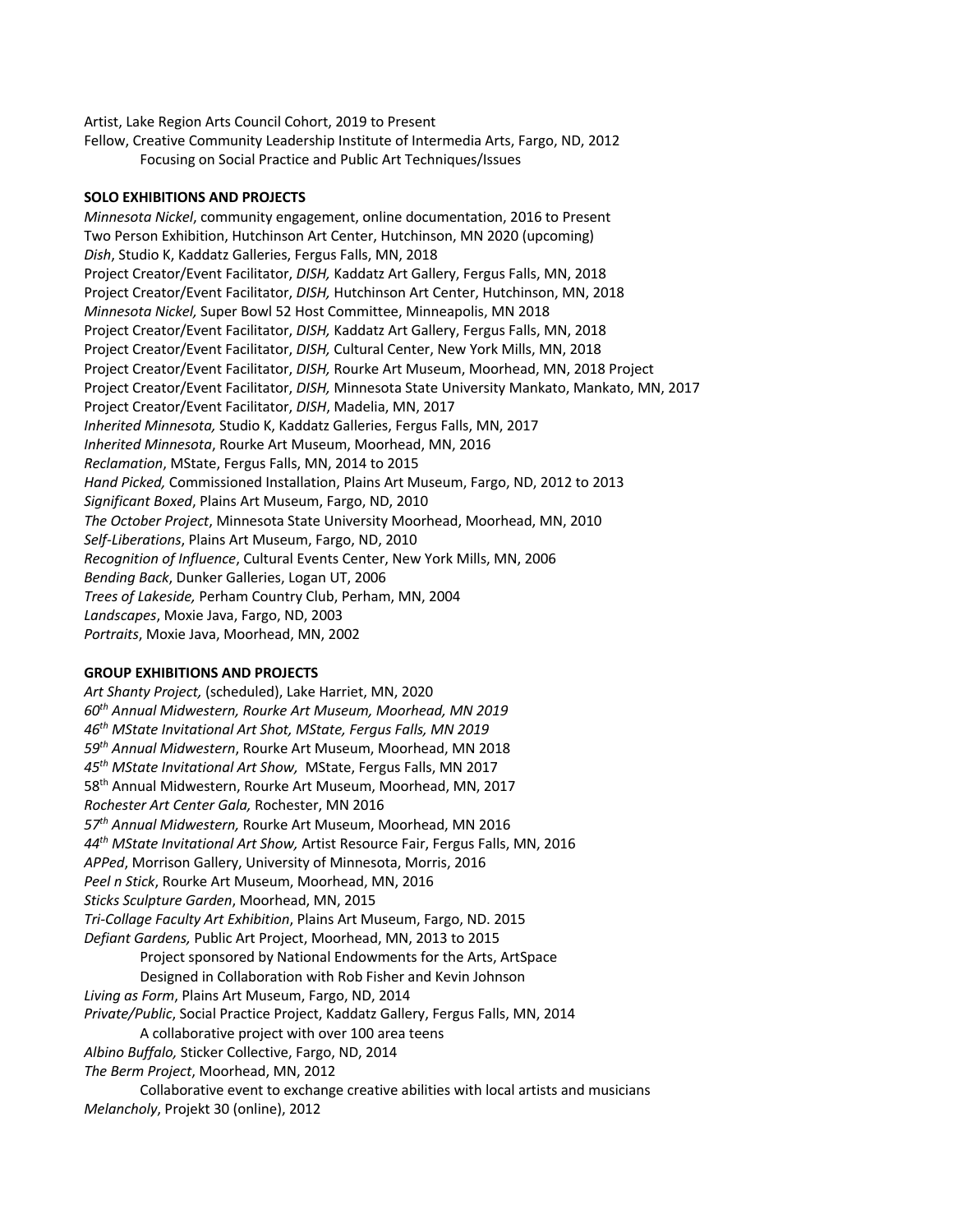*Home*, Hennes Art Company, Minneapolis, MN, 2011 *Tactile Art,* Commissioned Interactive Piece, Travelling, Plains Art Museum, Fargo, ND, 2011 *Deep in December*, Ileen's Flowers, Saratoga Springs, NY, 2010 *Foot in the Door*, Minneapolis Art Institute, Minneapolis, MN, 2010 *Contained Art*, Gallery 9, Zurich, Switzerland, 2007 *9th Annual Photography Competition*, Upstream People Gallery, Omaha, NE, 2007 *The Captured Image*, Duluth Art Institute, Duluth, MN, 2007 *Reclamation*, Upfront Gallery, Omaha, NE, 2007 *Juried Photography Exhibition*, Capitol Hill Arts Center, Washington DC, 2006 *Experimentals*, Juried Show, Positive Focus, Brooklyn, NY, 2006 *Intern Exhibition*, Anderson Ranch Arts Center, Snowmass Village, CO, 2005, 2006 *The Warehouse Show*, Logan, UT, 2005 *MFA Annual Exhibition*, Twain Tippetts Gallery, Logan, UT, 2005, 2004, 2003 B*lack and White*, Eccles Art Gallery, Ogden UT, 2004 *Miniatures*, New Arts Program Exhibition, Kutztown, PA, 2003 *BFA Thesis Exhibition*, Roland Dille Gallery, MSUM, Moorhead, MN, 2003 *MSUM Student Juried Show,* Honorable Mention, Roland Dille Gallery, MSUM, 2003 *MSUM Department of Art and Design Exhibition,* West Acres, Fargo, ND, 2002 *MSUM Photo Guild Exhibition*, Atomic Coffee, Moorhead, 2002 *United States and Scotland Consortium Exhibition,* traveling, 2001 *Woman's Perspective Show*, Rourke Gallery, Moorhead, MN, 2001 *MSUM Student Juried Show*, Honorable Mention, Roland Dille Gallery, MSUM, 2001 *MSUM Photo Guild Exhibition,* Atomic Coffee, Moorhead, MN, 2001 *MSUM Photo Guild Exhibition,* Atomic Coffee, Moorhead, MN, 2000

### **GRANTING AWARDS**

Artist Initiative Grant, Minnesota State Arts Board, 2020 Legacy Arts and Cultural Heritage Award, Individual Artist Grant, Lake Region Arts Council, 2020 Legacy Arts and Cultural Heritage Award, Individual Artist Grant, Lake Region Arts Council, 2018 Career Development Grant, Lake Region Arts Council, 2016 Event Sponsorship Grant, Moorhead Public Service, 2015, 2014, 2013, 2012 Busch Grant, Defiant Gardens with the Plains Art Museum, 2014 ArtPlace Grant, Defiant Gardens with the Plains Art Museum, 2013

Additional funding for this project from National Endowment for the Arts, Lake Region Arts Council Legacy Arts and Cultural Heritage Award, Individual Artist Grant, Lakes Region Arts Council, 2013 Beckerman Development Award, 2007

### **ARTISTIC AWARDS**

Lake Region Arts Council Featured Artist, April 2016 Award of Excellence, Upstream People's Gallery, Omaha, NE, 2007 Honorable Mention, Capitol Hill Arts Workshop, Washington DC, 2007 Mary Bramby Scholarship, First Place, MSUM, 2002, 1999

### **ACADEMIC ACHIEVEMENTS**

Academic Recognition, Utah State University, 2003 to 2006 Academic Recognition, Minnesota State University Moorhead, 1999 to 2003

### **INSTRUCTIONAL AWARDS**

Faculty Award of Excellence, Lake Superior College, Duluth, MN, 2009

### **PUBLICATIONS AND REVIEWS**

*Art Hound,* Minnesota Public Radio, 2018 *Let's Dish*, Kristin Goosen, Fergus Falls Journal, 2018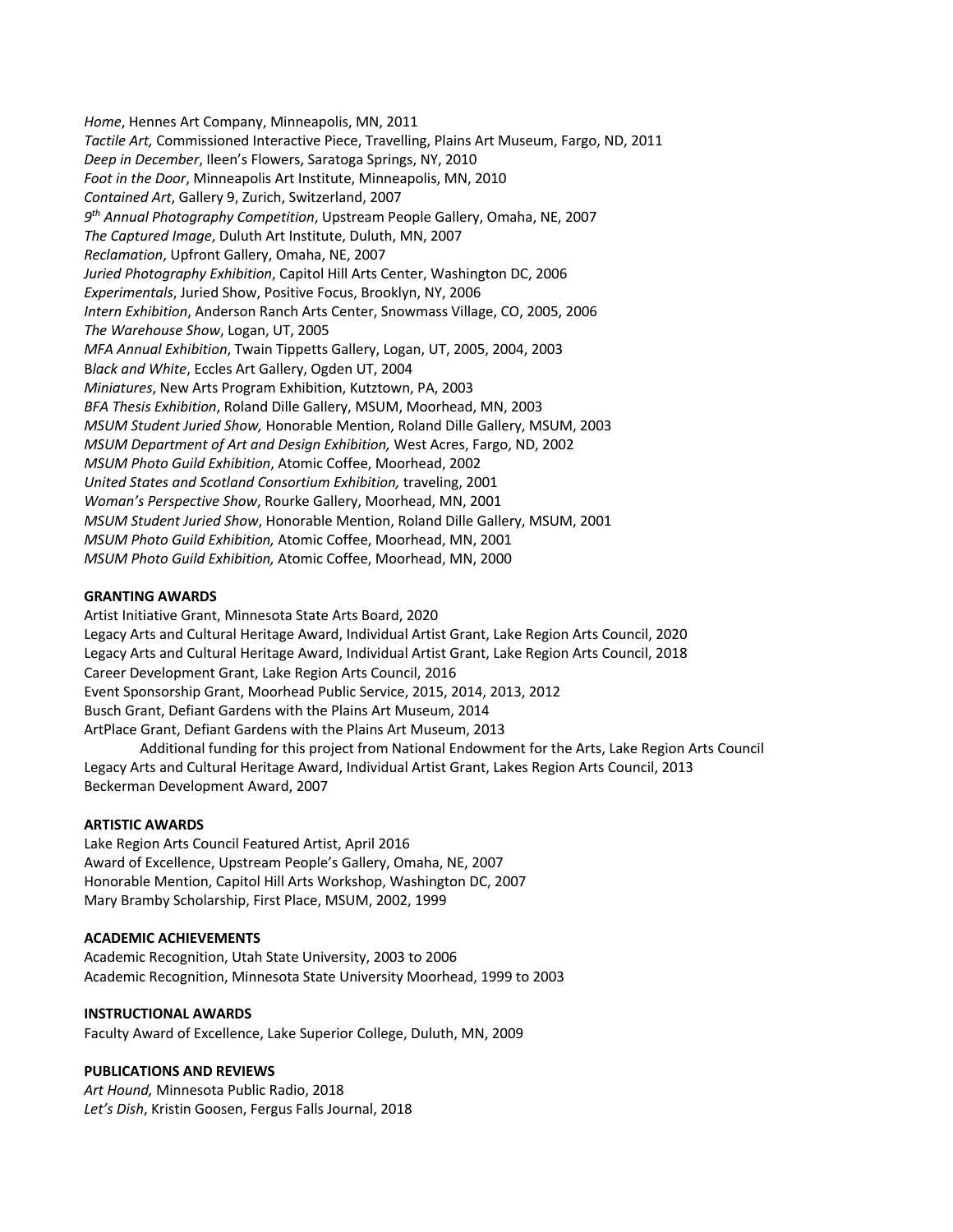*Bad at Sports,* Podcast*,* 2017 *Minnesota Nickel*, Main Street, Prairie Public Radio, 2017 *Students Tracking Acts of Kindness Across the State*, KAAL-TV, 2017 *Making Minnesota Nice Again* by John Sievers*,* Rochester Post Bulletin, 2017 *Towering Art* by Nancy Edmonds Hanson, FM Extra, 2017 Moorhead Looks to Expand Public Art with Water Tower Project, Kim Hyatt, Fargo Forum, 2017 Elevated Art, Kim Hyatt, Fargo Forum, 2017 *How Art Creates Dialogue* by John Showalter, High Plains Reader, 2016 *Planting Memories* by HPR Contributor, High Plains Reader, 2016 *Stick It!* By Sabrina Hornung, High Plains Reader, 2016 *Heritage Garden Brings New Power to Moorhead*, Forum, 2016 *Post Punk* by Sabrina Hornung, High Plains Reader, 2015 *The Heritage Garden and Amphitheater Celebrate* by Alicia Underlee Nelson, FM Extra, 2017 *Moorhead Gets More Uptown,* The Fargo Forum, 2015 *Art-O-Mat At West Acres*, The Fargo Forum, 2015 *Moorhead Sidewalk Art*, The Fargo Forum, 2015 *Art Boom Town* by Sabrina Hornung, High Plains Reader, 2014 *Private/Public: Collaborative Exhibition with Su Legatt*, High Plains Reader, 2014 *Students Explore Tech and Privacy in New Art Exhibit,* Perham Focus, 2014 *Private Work, Public Display*, Fergus Falls Journal, 2014 *NDSU Photography Students Showcase Moorhead History,* Fargo Forum, 2013 *The Berm Project*, High Plains Reader, 2011 *Legatt is Upfront*, High Plains Reader, 2007 Sunday to Sunday, Forum, 2007 Midwest Bloomers, 2007 Enterprise Bulletin, 2007 Red Weather, 2002

### **PERMANENT OR PRIVATE COLLECTIONS**

Plains Art Museum, Fargo, ND Nora Eccles Harrison Museum of Art, Logan, UT MSUM Department of Art and Design, Moorhead, MN Andrea Modica David Hilliard Craig Law Mark Beckerman

#### **PROFESSIONAL AFFILIATIONS**

Commissioner, Arts and Culture Commission, City of Moorhead, MN, 2015 to Present Board Member, Rourke Art Museum, 2015 to Present Board Member, Lake Agassiz Concert Band, 2013 to Present Board Member, River Keepers, Fargo, ND. 2012 to 2014 College Arts Association (CAA) Member Since 2002 Society for Photographic Education (SPE) Member Since 2008

#### **NDSU GRANTS AND AWARDS**

College of AHSS Grant for Travel/Conference, 2015

#### **SERVICE TO NDSU**

Coordinator of Guerrilla Girls Public Interview, 2014 Workshop Instructor, *Cyanotypes,* Memorial Union Gallery, 2014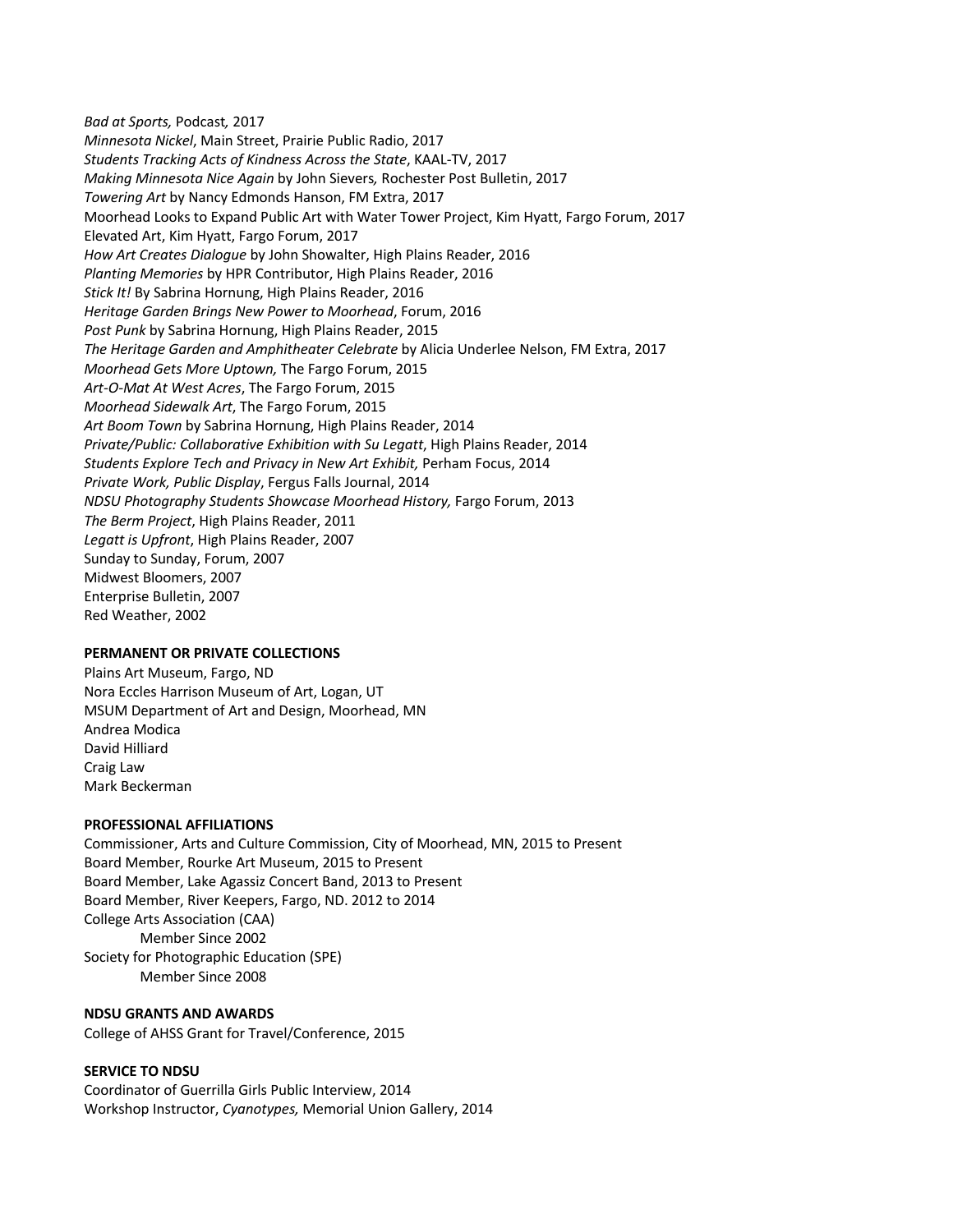Host to Visiting Artist Caleb Cole, 2014 Workshop instructor, *Getting the Most of Your Digital Camera*, National FFA Conference, 2013 Host to Visiting Artist Krista Connerly, 2013

## **SERVICE TO NDSU DEPARTMENT OF VISUAL ARTS**

Field Trip to Minneapolis/St. Paul, Graphic Design and Printmaking Studio Tour, 2015 Creator of Promotional Program, Development of Policy and Procedure, 2014 to 2016 Restructuring of Digital Media Program, 2013 to 2015 Restructuring of Baccalaureate Program, 2013 to 2015 Field Trip to Minneapolis, Art Shanty Project Tour, 2014 Advisor to Student Group A.R.T., 2012 to 2014 Creator of Recruitment Program, Development of Programming and Outreach, 2012 to 2014 Creator of Annual Workshop Series, 2012 to 2014 Restructuring of Photography Program, 2011 to 2014 Development of Digital Output Lab, 2011

## **LSC GRANTS AND AWARDS**

Faculty Award of Excellence, Creation of Handbook for Online Site System, 2009

## **SERVICE TO LSC**

Founder and Advisor of Photography Club Creator and Manager of Digital Lab Director of Department of Art Exhibition Space Program Designer, Curriculum Development of Digital Media Program

## **SERVICE TO LSC DEPARTMENT OF ART**

Co-Creator, Digital Media Program Re-designer, Photography Program

### **REFERENCES**

Megan Johnston, PhD Freelance Curator 507-512-9111 meganjohnston1@me.com

Dr. Kristi Groberg Associate Professor, Art History Department of Visual Arts North Dakota State University 650 NP Ave Fargo, ND. 58102 701-2331-8818 Kristi.groberg@ndsu.edu

Victoria Hutson Associate Professor of Art Art Department Lake Superior College 2101 Trinity Road Duluth, MN. 55811 218-733-7606 v.hutson@lsc.edu